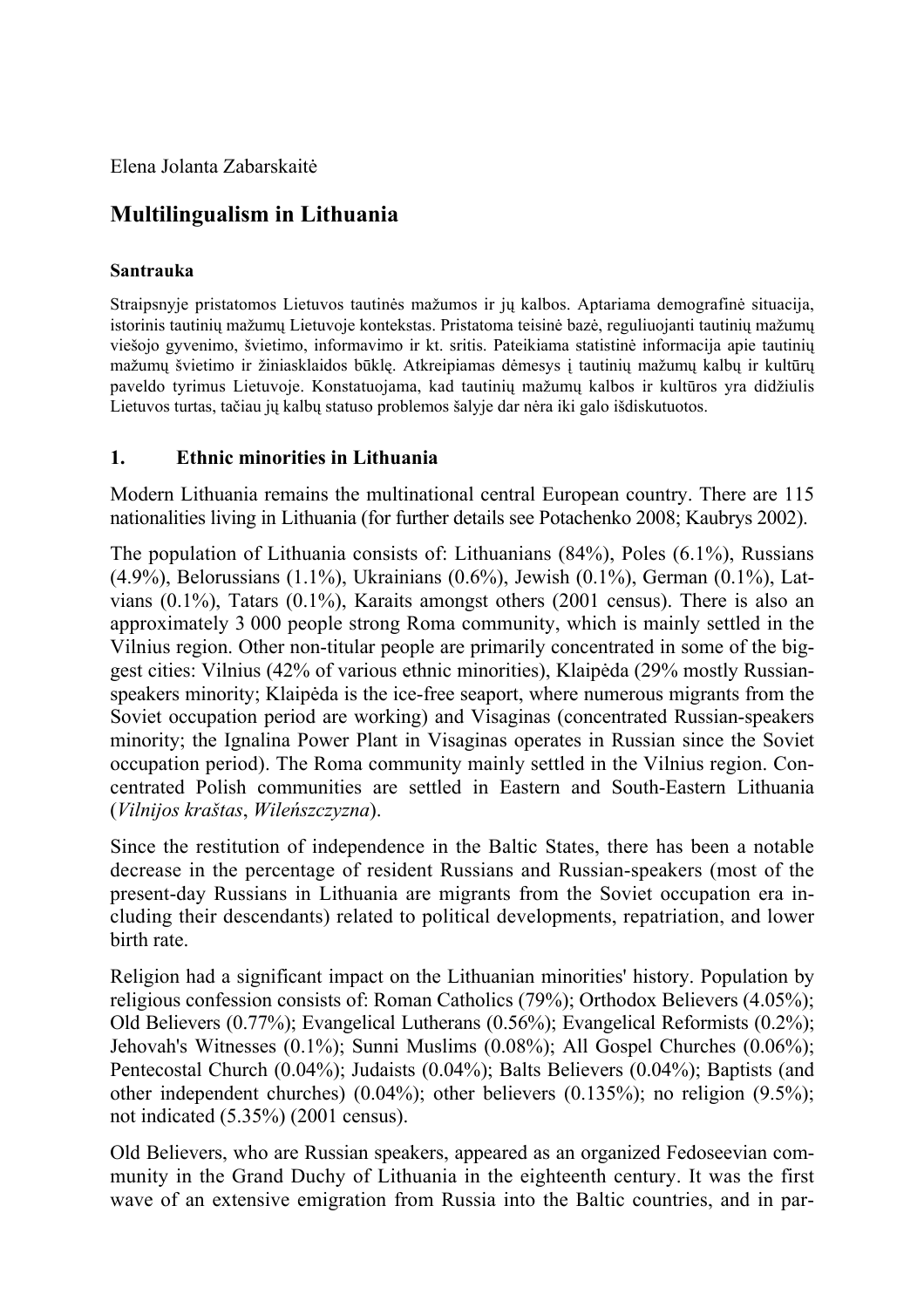ticular, into Lithuania. In the late eighteenth century, they ranged from 100 000 to 180 000 Old Believers. Nowadays Old Believers remain at about 45 000 (for further details, see Potachenko 2006).

In 1392, Grand Duke Vytautas of the medieval Grand Duchy of Lithuania relocated one branch of the Crimean Karaites to Lithuania, where they continued to speak their own language. The Lithuanian Karaites settled primarily in Vilnius and Trakai as well as in Biržai, Pasvalys, Naujamiestis, and Upytė – smaller settlements throughout Lithuania proper – and lands of modern Belarus and Ukraine that were part of the Grand Duchy of Lithuania. Nowadays there are only about 300 Karaites (for further details, see Zajączkowski 1961; Szyszman 1980; Harviainen 1996-1997). There is a website intended for the spoken Karaite language: http://www3.aa.tufs.ac.jp/~djn/ karaim/karaimCD.htm. Collection of Karaite language data was funded by the Deutsche Forschungsgemeinschaft at the University of Cologne.

In Lithuania, unlike many other northern and western European countries, Islam came long ago. The Grand Duchy of Lithuania, stretching from Baltic to Black seas, included some Muslim lands in the south, inhabited by Crimean Tatars. Some people from those lands were moved into ethnically Lithuanian lands, mainly under rule of Grand Duke Vytautas. The Tatars, now referred to as Lithuanian Tatars (*Lipka Tatars*), lost their language over time; however, they have not lost Islam as their religion. Due to long isolation from all the other Islamic world, the practices of the Lithuanian Tatars differs somewhat from the rest of Sunni Muslims; however, they are not considered a separate sect. Nowadays about 4 000 Lithuanian Tatars reside in Lithuania (for further details, see Suter 2004; Bairašauskaitė 1998).

Lithuanian Jews are Ashkenazi and Sephardic Jews with roots in the Grand Duchy of Lithuania. Lithuania was historically home to a large and influential Jewish community that was almost entirely eliminated during the Holocaust. Before World War II, there were over 110 synagogues and 10 yeshivas in Vilnius. Before World War II, the Lithuanian Jewish (*Litvaks*) population was 160 000, approximately 7% of the total population. Nowadays about 4 000 Jews live in Lithuania (for further details, see Katz 2004; Katz 2008; Levin, Teller 2001; Nikžentaitis/Schreiner/Staliūnas/Donskis 2004). Litvaks have an identifiable mode of pronouncing Hebrew and Yiddish that is often used to determine the boundaries of *Lita*. The Vilnius Yiddish Institute is the first Yiddish center of higher learning to be established in post-Holocaust Eastern Europe. It is an integral part of the four-centuries-old Vilnius University (1579). The Institute is dedicated to the preservation of the centuries-old heritage of Yiddish language and culture through teaching and scholarly research of the highest quality.

The Polish minority in Lithuania forms the largest ethnic minority in modern Lithuania and one of the largest Polish diaspora groups in a former Soviet republic. Poles are concentrated in the Vilnius Region (*Wileńszczyzna*, *Vilnija*). Of the Poles in Lithuania, 80.0% consider the Polish language to be their mother tongue, 9.5% speak Russian as their first language, while 7.3% speak Lithuanian. 2.7% Poles did not indicate their first language. The remaining 0.5% speak various other languages (2001 census) (for the sociolinguistical situation in other regions [not Vilnius] see Karas 2001).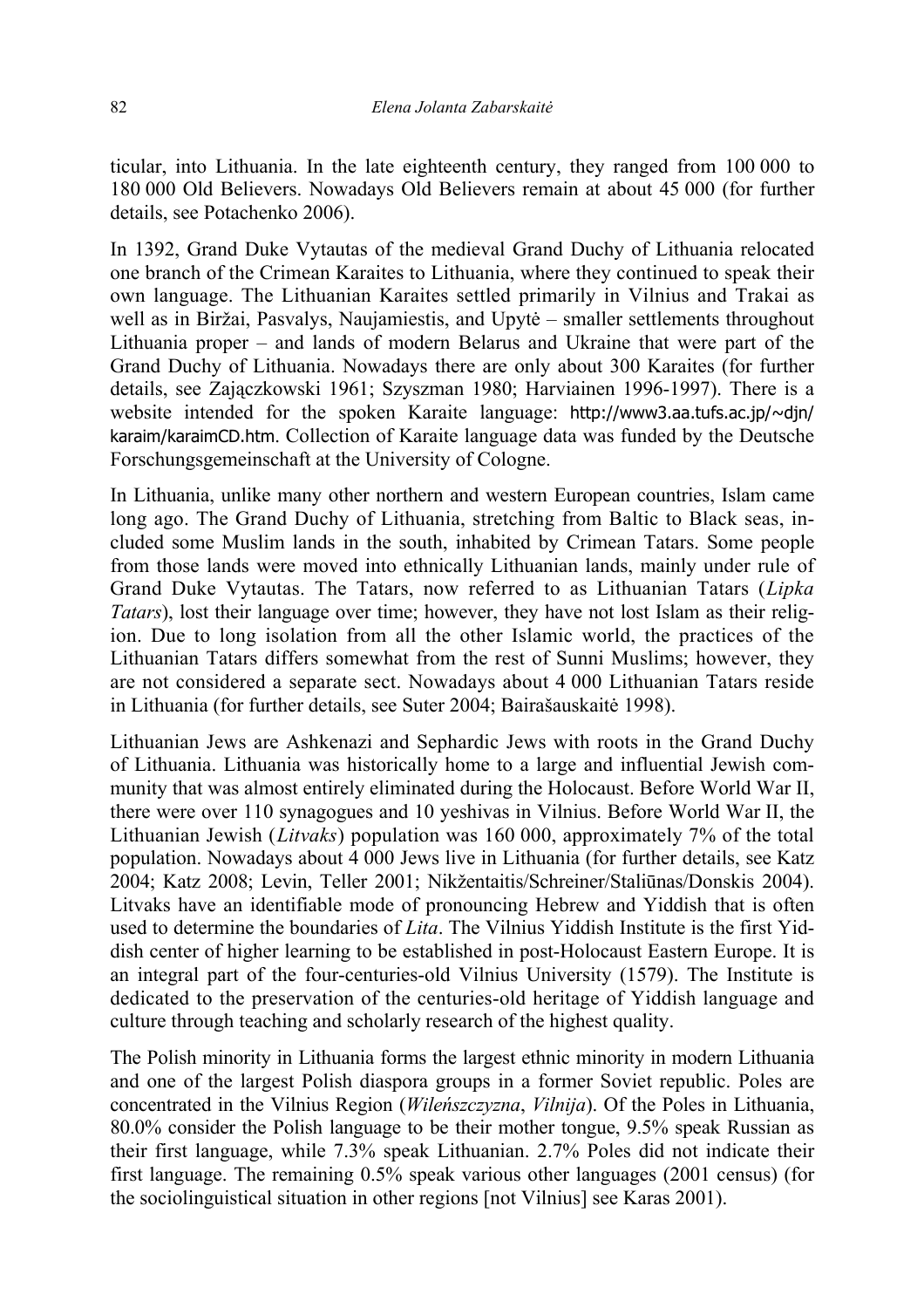Ruthenians (current Belorussian) were native to the central and south-eastern part of the Grand Duchy of Lithuania. The Ruthenian chancellery language was used to write laws in the midle ages. Ruthenian is a term used for the varieties of Eastern Slavonic spoken and written in the Grand Duchy of Lithuania. Ruthenian can be seen as a predecessor of modern Belorussian and Ukrainian. There are approximately 55 000 Belorussians in Lithuania today (2001 census).

# **2. The legal framework**

In accordance with the **Constitution of the Republic of Lithuania**, the State is required to offer support to minorities by ensuring the protection and promotion of their language, culture, and customs (Article 37). The Lithuanian Constitution guarantees the availability of an interpreter in judicial proceedings for those who do not speak Lithuanian (Article 117).

**The Law on Ethnic Minorities** guarantees the right to free development and respect of every nationality and every language (Article 1) as well as the support of the State in education and the teaching of their culture and language (Article 2). It guarantees their right to a state education in their language from nursery school to the completion of secondary education as well as higher levels of initial training for teaching personnel involved with minority languages. It recognizes their right to express themselves publicly in their language in the press and cultural or religious demonstrations. In regions with a high concentration of ethnic minorities, those minorities execute the right to use their language alongside the state language in communication (Article 4) and on signs (Article 5).

The rights of the citizens belonging to the national minorities are protected by state language; education; associations; provision of information to the public; religious communities and associations; political parties and political organization; fundamentals of protection of the rights of children as well as other legal acts.

Lithuania signed (1995) and ratified (2000) the **Convention for the Protection of National Minorities.** In 2007, the Government of Lithuania validated the development of **Politics of National Minorities until 2015**.

## **3. Education**

The provisions for the education of persons belonging to national minorities detail the program for teaching minority languages within the education system and reinforce the correlation between minority and national languages. Exams in schools for minorities are in the minority language and, if the pupils so wish, also in the national language.

At the beginning of the 2008-2009 academic year in the territory of the Republic of Lithuania, there were about 166 schools of general education in which the teaching process was conducted in one or several languages of instruction: 64 general educational establishments with the Polish language of instruction; 38 Russian; 8 Belorussian; 1 English; 1 French.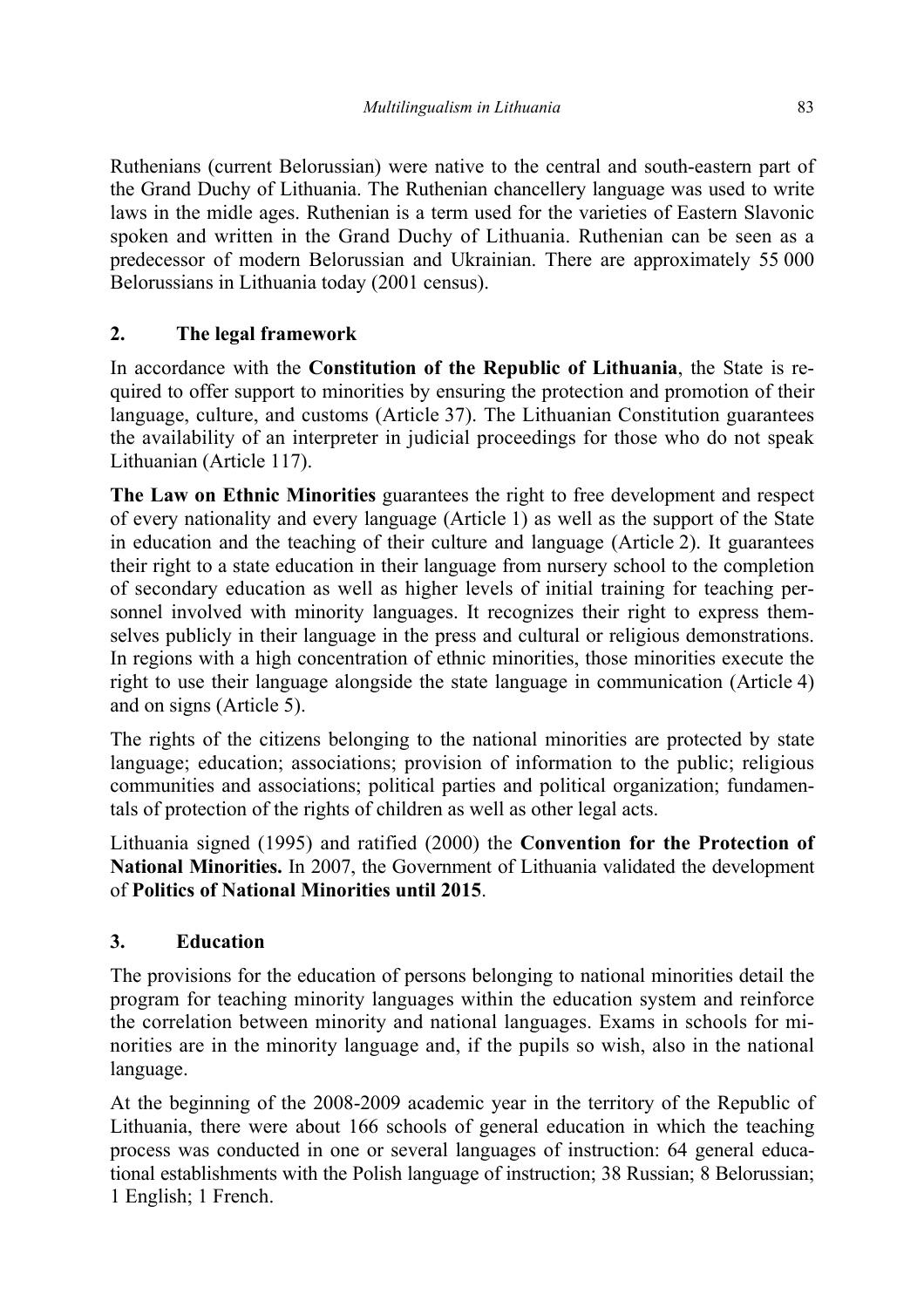There are 61 general schools where more than one language of instruction is used: 23 general schools with the Lithuanian – Russian language of instruction, and 17 Lithuanian – Polish, 11 Russian – Polish, 8 Lithuanian – Russian – Polish, and 2 Lithuanian – English schools.

Some minorities (Ukrainians, Armenians, Latvians, Estonians, Karaits, Poles, Russians, Belorussians, Greeks, Chechens, Jews, and Tatars) have established their own Saturday/Sunday schools (approximately 39). This idea was the brainchild of a working group led by the Department of National Minorities and Lithuanians Living Abroad under the Government of the Republic of Lithuania in 2004.

Nonetheless, it is important to note the difference between the two biggest ethnic communities – the Russian community and the Polish community. Currently, the parents, who belong to the Russian community, more often let their children study in the schools with the Lithuanian language of instruction. Meanwhile, until 2005, the Lithuanian Poles choose the Polish schools for their children (from 10 613 in 1989 to 19 507 in 2004/2005). In recent times, this tendency has been relatively changing (amounting to 15 064 students in 2008/2009 academic year, whose language of instruction was Polish).

#### **4. Mass media**

National minorities are able to engage in creative work and publish information in their native languages. Currently periodicals in Russian, Polish, and Yiddish are being published in the country. Tatars and Greeks of Lithuania are issuing their newspapers in Lithuanian or Russian with inserts in their native languages; the Tatar newspaper *Lietuvos totoriai* (*Tatars of Lithuania*) – in the Lithuanian and Russian; *Lietuvos Jeruzalė* (*Jerusalem of Lithuania*) – in the Lithuanian, Yiddish, Russian, and English.

The first programme of the Radio Lithuania gives a daily half-hour broadcast of information on public issues and politics in Russian. The programme *Klasika* (*Classics*) of the Radio Lithuania broadcasts a daily half-hour cultural-educative programme *Santara* for the national minorities living n Lithuania. All other broadcasts of *Santara*  are in Russian and are targeted at the Russian and other national minorities of Lithuania. There is also a daily half-hour broadcast in the Polish language for the Poles living in Lithuania.

Lithuania also has non-governmental radio stations operating: Polish radio *Znad Wilii*, Russian radio *Russkoje Radio*, and *Baltijos Bangos* broadcasting in the Belorussian language. In Visaginas and Klaipėda, there are local radio stations broadcasting programmes in the Russian language.

The national television of Lithuania broadcasts various information programmes aimed at national minorities: Russians, Poles, Ukrainians, Jews, Belorussians, and other small national minorities – Latvians, Estonians, Tatars, Karaites, etc.

The distribution of public information in the languages of minorities may be more successful: in 2003, there were 17 periodicals  $(7 - in Russian)$ , in  $2000 - 49$ .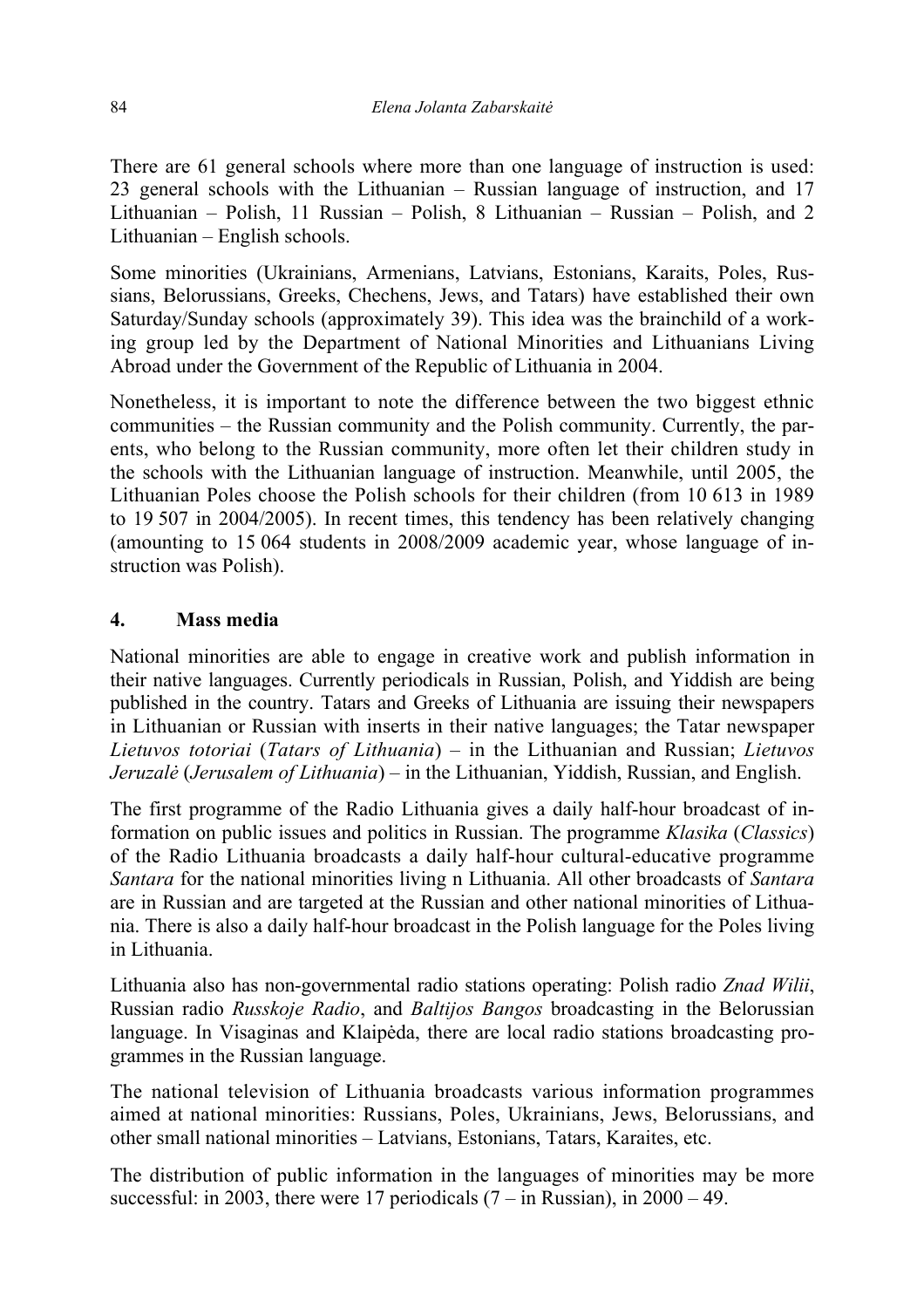# **5. Research of multilingual history of Lithuania**

At the Institute of the Lithuanian Language, the new department for the research in old writings of ethnic minorities and language contacts was established. Major areas of activity of the new department are: Cyrillic manuscripts kept in Lithuania; the spoken language and writings of Russian Old Believers in Lithuania; Muslim (Tatar) writings in Arabic in The Great Duchy of Lithuania; contemporary and historical Lithuanian and other language contacts; Lithuanian and minorities' language dictionaries etc.

The fifth international conference focusing on the research of the cultural heritage of the Grand Duchy of Lithuania was organized by the Institute in co-operation with Polish colleagues and was held in 2008. Previous conferences were held in Budapest (1996, 1998, 2000) and Brest, Belorussia (2004).

The Institute of Lithuanian Language publishes multilingual sourses of old writings, for example, *Turkish-Polish dictionary of the Lithuanian Tatars manuscript (1840*) (Miškinienė/Güllüdağ 2008; in Tatars and Polish languages), *Christian science laid out in Samogitian: Priest Jonas Krizostomas Gintilas' Samogitian Catechism in Hebrew alphabet* (Verbickienė 2009; in Lithuanian, Hebrew and English), etc.

Dictionaries of minorities languages are being compiled; for example, lexicographes are working on the *Lithuanian – Polish* and *Polish – Lithuanian* as well as *Belorussian – Lithuanian* and *Lithuanian – Belorussian* dictionaries.

The research into language contacts, language and culture dialog, is an important factor to promote European multilingualism and inter-cultural ideas.

Languages and the cultural heritage of ethnic minorities are of great cultural and social wealth for the Lithuanian.

## **6. Problems**

There is some support for the idea that one or several languages of minorities should be given the legal status of second official language in the regions settled by minority people; however, the issue is not discussed much in public.

In the future, the discussion on the legitimisation of the status of minority languages in public life may be in the centre of public attention.

## **7. List of references**

- Bairašauskaitė, T. (1998): Politische Integration und Religiöse Eigenständigkeit der Litauischen Tataren im 19. Jahrhundert. In: Kügelgen, Anke von (ed.): *Muslim culture in Russia and Central Asia from the 18th to the early 20th centuries*. Vol. 2: Inter-regional and interethnic relations. (= Islamkundliche Untersuchungen 216). Berlin: Schwarz, 313-334.
- Harviainen, T. (1997): Signs of new life in Karaim communities*.* In: Sabour, M'hammed (ed.): *Ethnic encounter and culture change. Papers from the 3rd Nordic Conference on Middle Eastern Studies.* (= Nordic Research on the Middle East 3). Bergen: Nordic Society for Middle Eastern Studies, 72–83. http://www.hffak.uib.no/Institutter/smi/paj/HarviainenD.html.